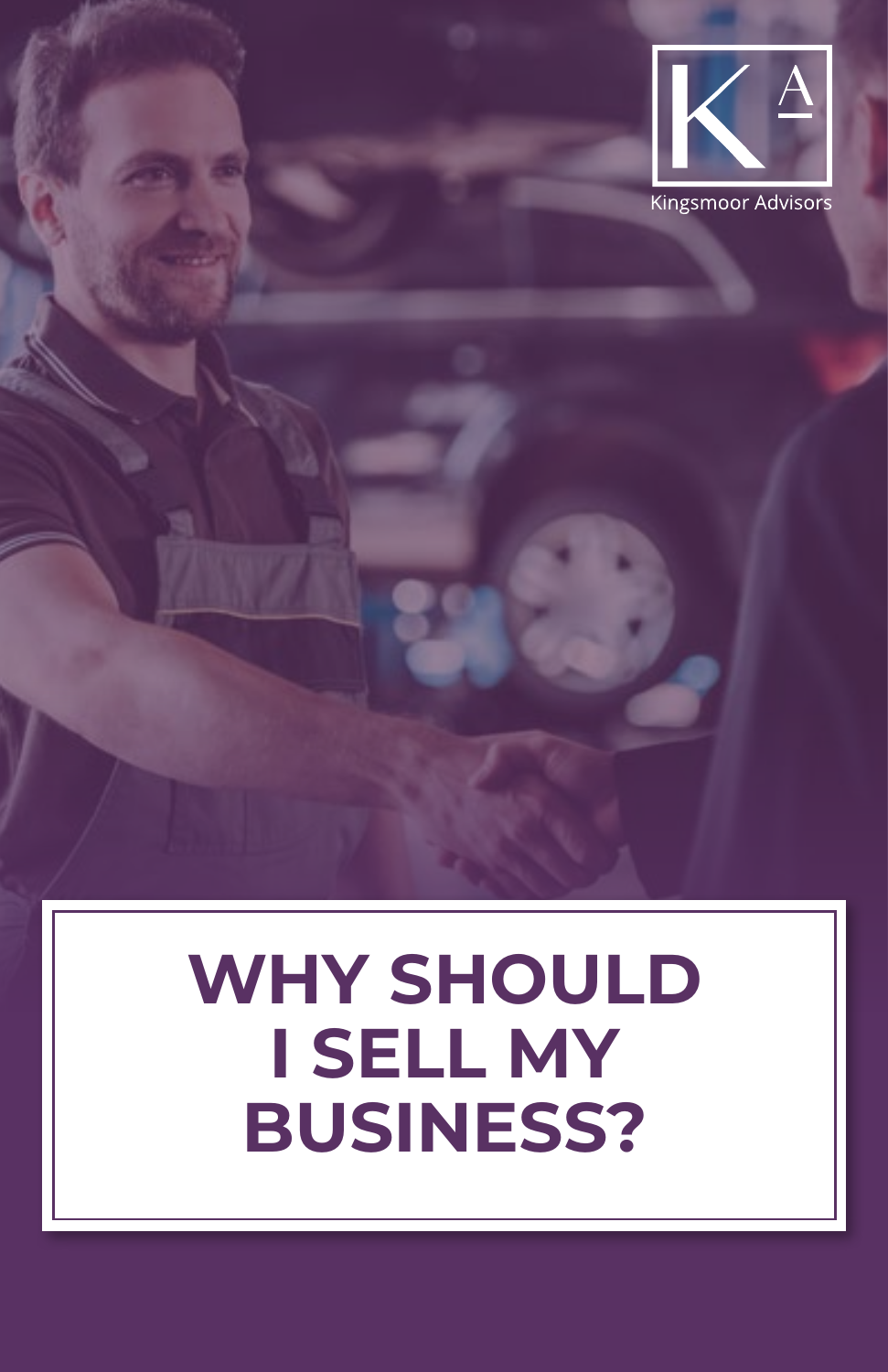# **CONGRATULATIONS.**

By downloading this whitepaper, you have taken a critical first step in protecting and realizing the value in your business that you and your family have sacrificed to build.

In this paper, I will explain the consolidation of the vehicle physical damage ecosystem and what that means to you. Understand that the stakes for you are high, and that this consolidation will have a profound near-term impact on how you live the rest of your life.

While our discussion will focus on consolidation, it's important to note that other disrupting factors in your industry – such as the collaboration and consolidation within the industry's supply chain, the evolution of the use of technology to analyze and drive down the cost of repair, the increasing complexity of repairs driven by the increasing use of technology and advanced materials in vehicles – will have an equally important impact on shaping the environment in which you compete.

These factors should also be incorporated in your thinking about the future of your business, and there are excellent resources available to help you better understand what they mean for your operating performance, capital requirements, and the value of your business. I would highly recommend CCC's Crash Course series, which can be [downloaded from their website.](https://www.cccis.com/crash-course/)

My goal in this paper is to help you understand what is happening in terms of industry consolidation, and to help you to determine how to respond most effectively in a way that helps you achieve your life goals.

#### **Here's what you need to know.**

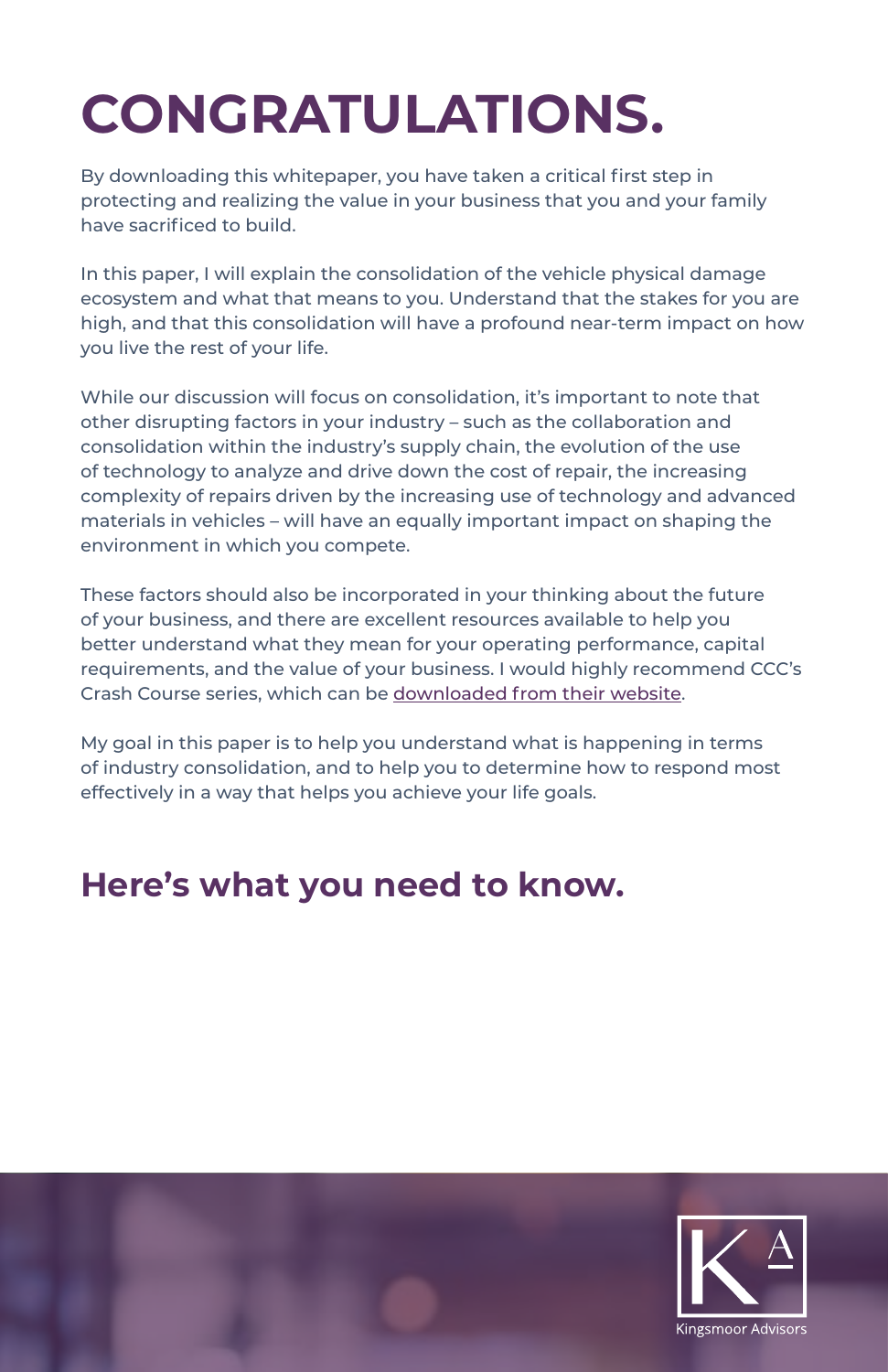## **UNDERSTANDING CONSOLIDATION**

As a starting point, it is important to understand what industry consolidation means – and, specifically, what it means to you.

**FIRST, ALL INDUSTRIES GO THROUGH SOME FORM OF CONSOLIDATION.**  While the end point in terms of share of market concentration among the leading players may vary, industries always consolidate because of the resulting benefits of scale, both in terms of maximizing revenues and in decreasing expenses.

**SECOND, CONSOLIDATION HAPPENS THROUGH A SERIES OF STAGES THAT ARE CONSISTENT ACROSS ALL INDUSTRIES.** These happen in a highly predictable sequence, irrespective of the industry. Depending on the writer, there are different names for these stages, but the activity and sequence are always the same.

**THIRD, THE ACTIVITIES, FOCUS, AND STRATEGIES OF THE CONSOLIDATORS ARE CONSISTENT ACROSS INDUSTRIES IN THESE PHASES.**

**FOURTH, THE SET OF OPTIONS AVAILABLE TO THE NICHE PLAYERS IN A CONSOLIDATING INDUSTRY ARE EQUALLY PREDICTABLE AND CONSISTENT.**

I have been a C-suite executive, investor, or advisor to businesses in eight different industries during different phases of their consolidation. I have seen these patterns enacted over and over in the same way and same sequence. While everyone wants to believe that their industry and business is unique, that's just not the case. We all ignore the lessons of history at our own peril.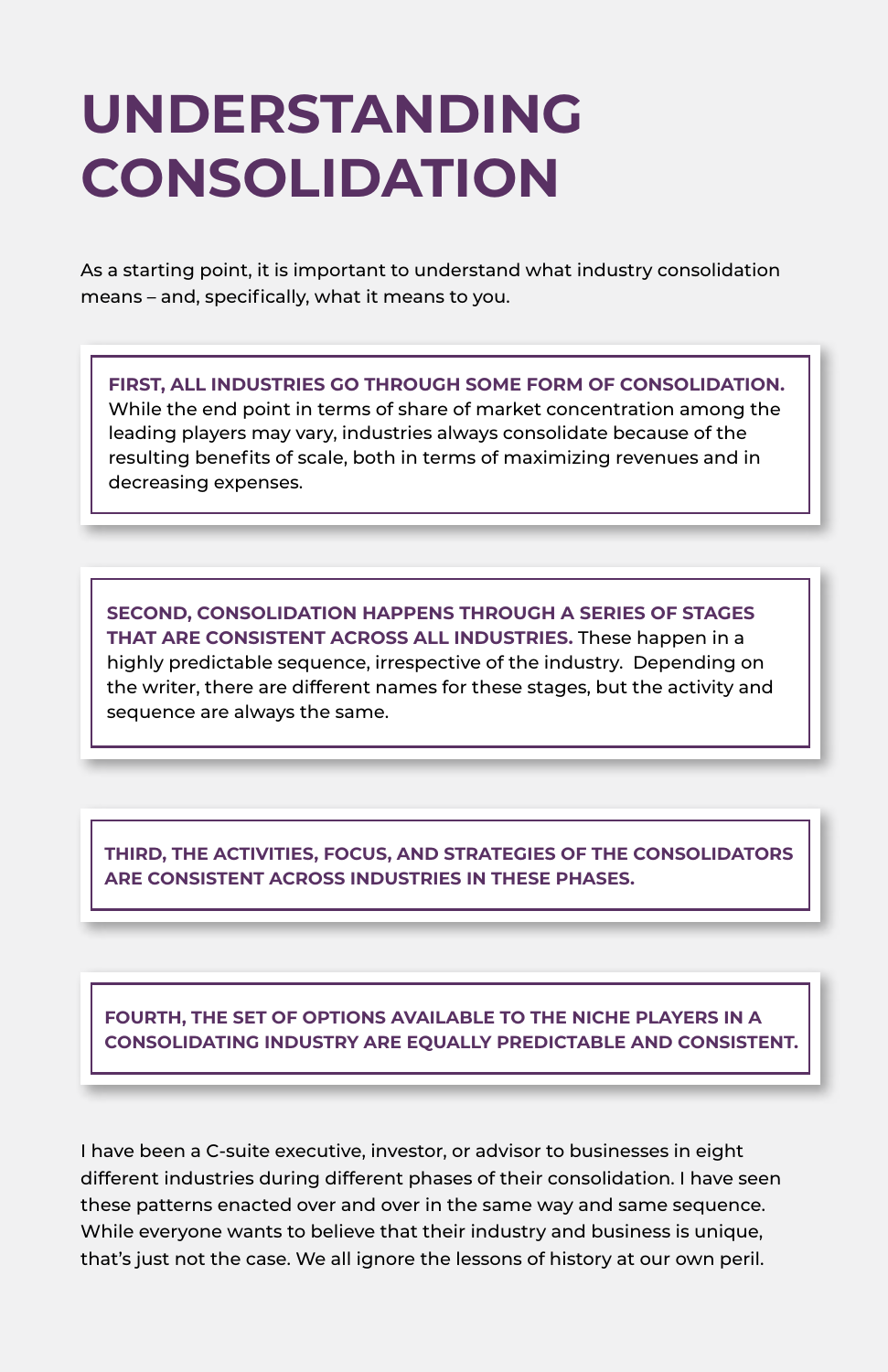# **THE STAGES OF CONSOLIDATION**

Though there are many academic models explaining the consolidation of an industry, the easiest to understand is a simple three-phase model in which consolidation occurs in three sequential steps:

### **1) FRAGMENTATION**

## **2) ACQUISITION**

#### **3) EXPANSION**

It is critical that you look at what is happening around you in the context of this model. Each of these stages presents certain opportunities – and, perhaps, limitations – for business owners looking to exit their companies. By knowing the unique dynamics of each stage, you can be better equipped to make the most of your inevitable exit.

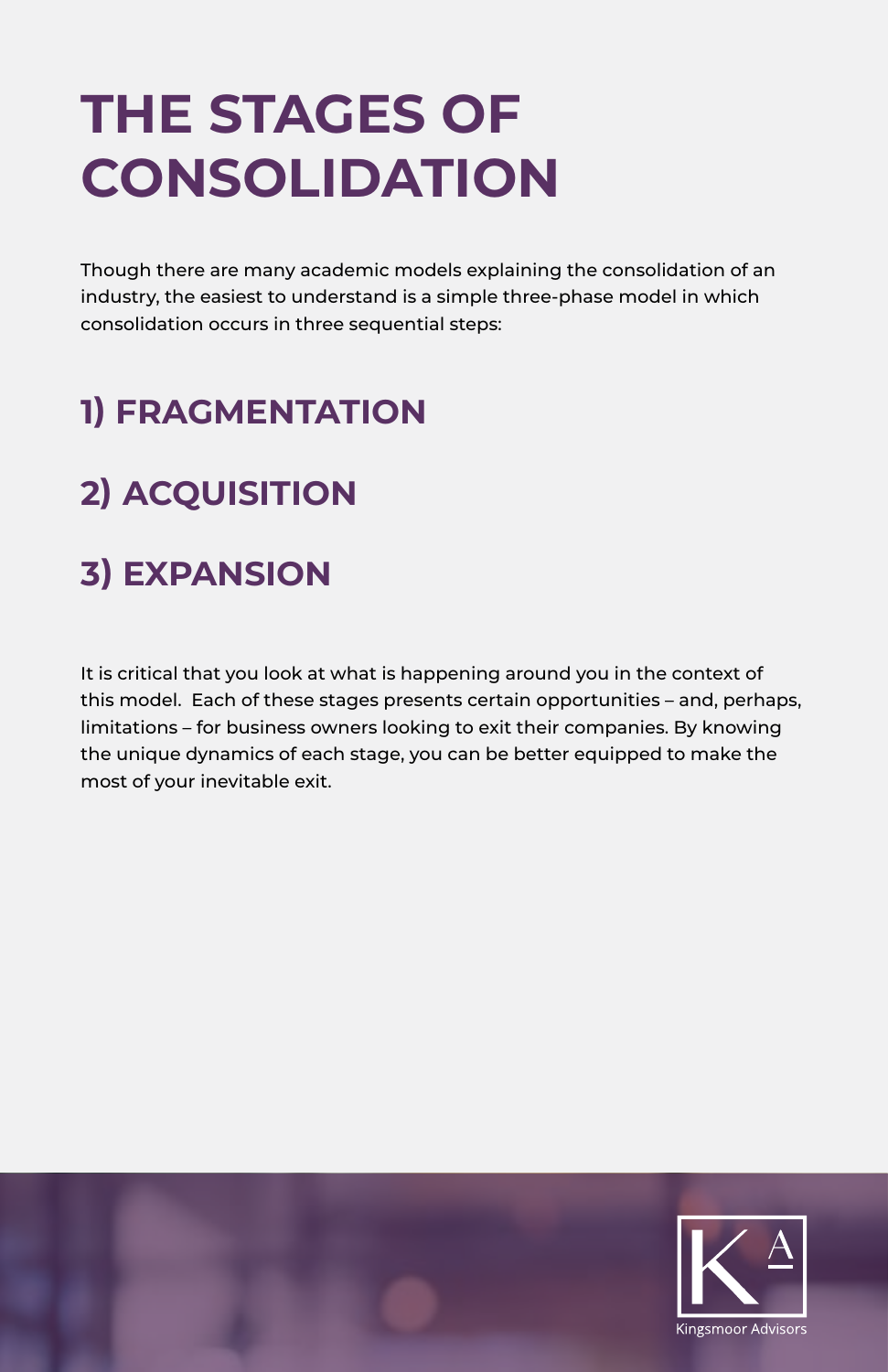# **THE FRAGMENTATION STAGE**

The fragmentation stage represents the initial development of an industry. Companies focus heavily on growth to build scale and generally focus on an acquisition strategy to acquire volume and build an efficient and profitable business.

# **THE ACQUISITION STAGE**

As an industry moves into this second stage, you'll notice that leaders begin to emerge from the early fragmented stage. These leading companies are attracting capital, allowing them to buy up competitors in a continued path toward acquisitions-based growth. This stage for the collision repair industry has been driven by the aggressive acqusition programs of Caliber, Abra, Gerber, and Service King, and acquisitions have been accelerated by private equity investment in the industry.

The strategy pursued by consolidators in this second phase of industry development is charateized by an increasing focus on acqusitions that add volume and effectively leverage scale. In collision repair, this shift has been marked by an increased focus on in-market acquisition and greenfield/ brownfield development which signficiantly improves local and regional market efficiency for the consolidators. New market development is still important, but initital scale in a market becomes much more important than in the fragmentation stage.

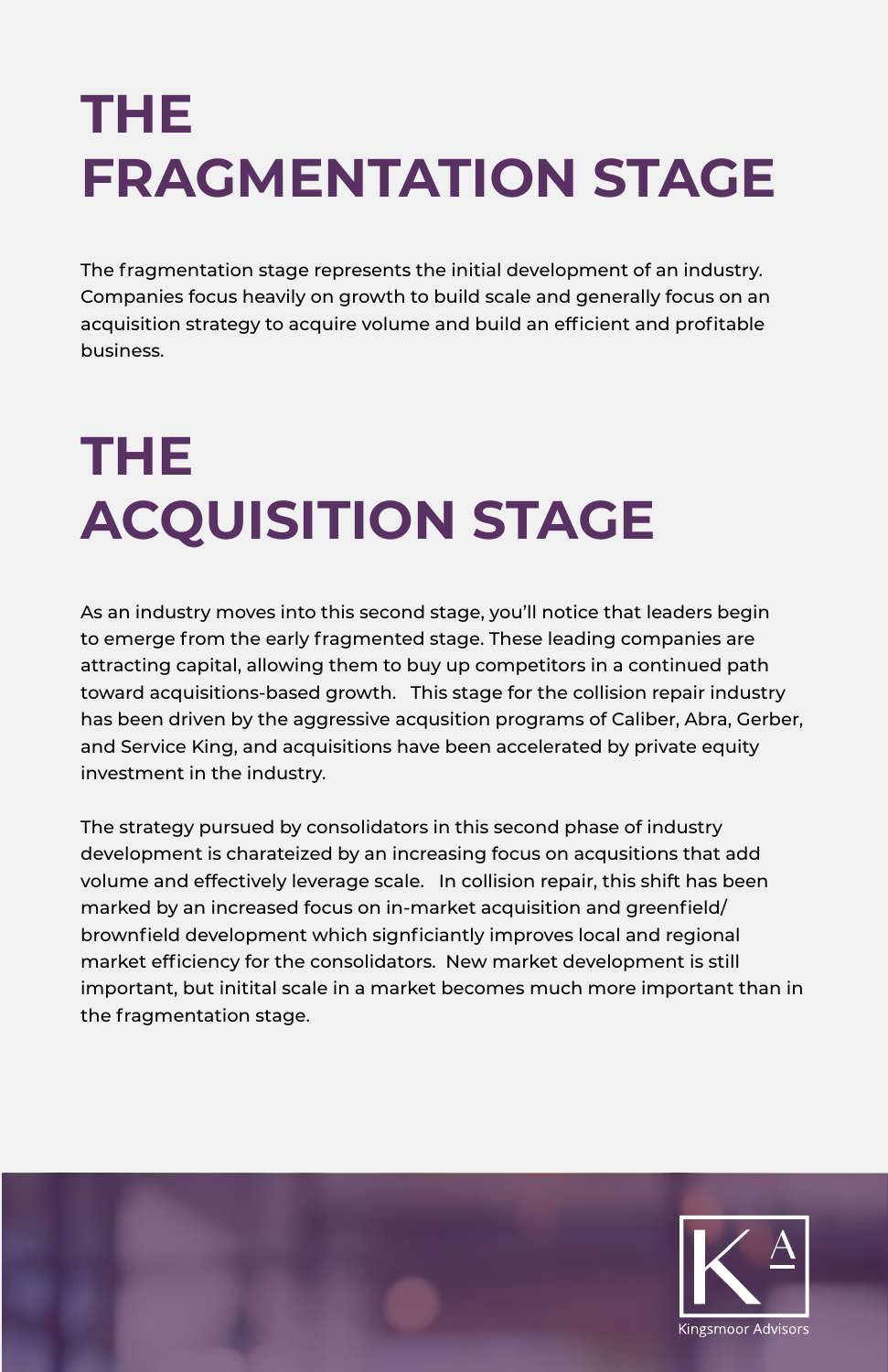The size of the targets in this stage become increasingly important. The market begins to separate into larger and smaller niche players with substantial multiple premiums attached to the former and declining multiples attached to smaller one-off opportunities.

# **THE EXPANSION STAGE**

The third stage in consolidation is expansion. Acquisitions tend to become significantly larger and less frequent as the marginal contribution to a consolidator of a given acquisition declines. The focus on size and contribution to scale increases. The best example of this happening in collision repair was the Caliber/Abra transaction in 2018.

The consolidators are looking to fill existing holes in their product lines or geographic footprints and become significantly more selective in what they buy and what they will pay for what they buy. Premium prices become more unusual and buyers are signficnatly more disciplined on price.

# **WHEN INDUSTRIES MATURE**

When an industry reaches maturity, acquisitions become rare if they occur at all. Share is concentrated in the hands of 2-4 players and they control the destiny of the industry. The key players are focused primarily on leveraging their scale and efficiency rather than on acquisition.

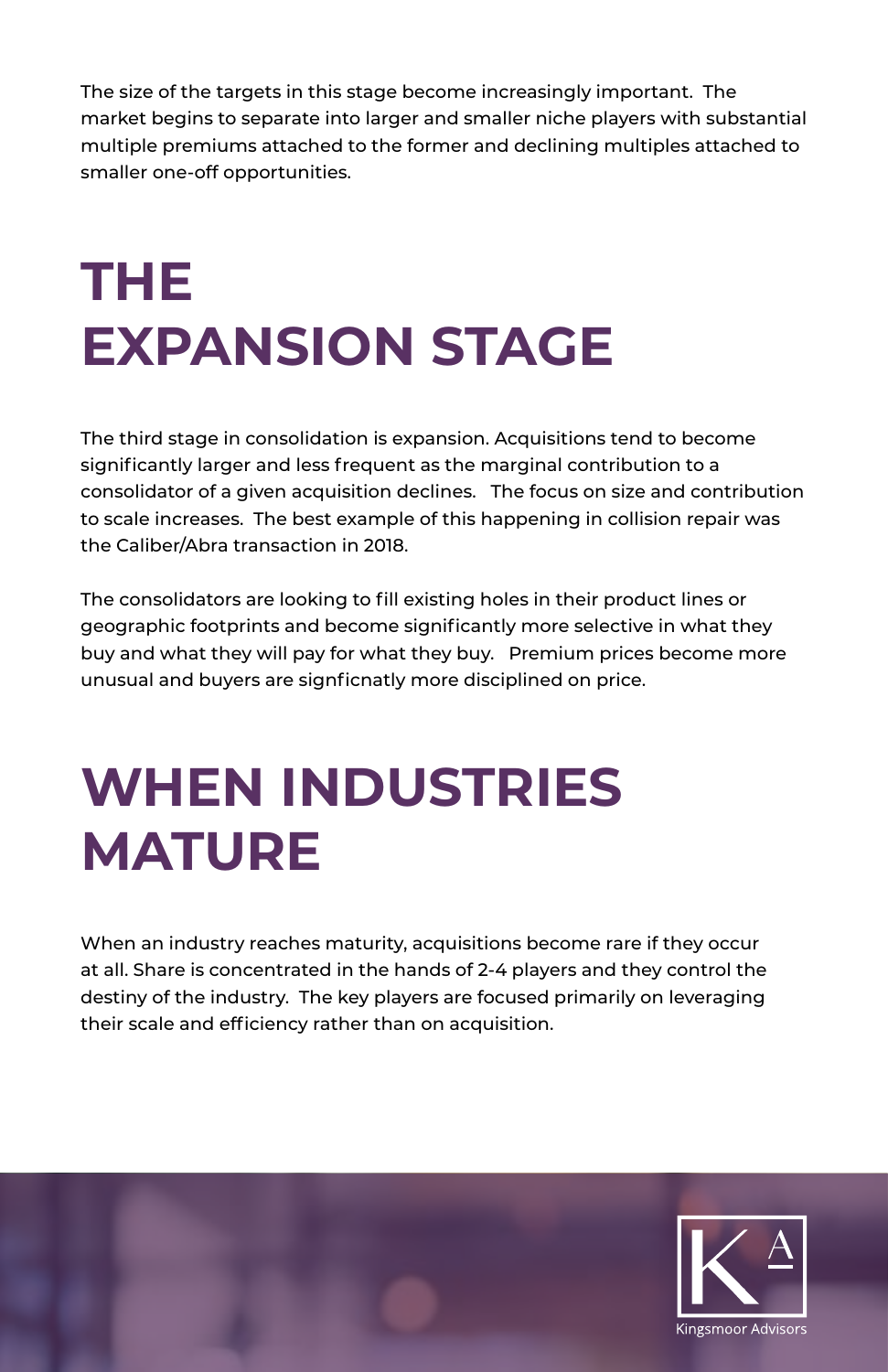## **WHERE ARE WE NOW IN THIS PROGRESSION?**

"So, Bob," you may be asking, "Why is any of that important to me?"

It's important because your business is at a crossroads. You need to make a decision, and you can only do that if you understand where we are in the consolidation process in collision repair, what that positioning means for the consolidators in the industry in terms of their focus and strategy, and what that means to you – to your business and, most importantly, to the value of your business.

**We can't have our Jerry McGuire "Help me help you" moment until you understand exactly where you stand and what is getting ready to happen to you.**

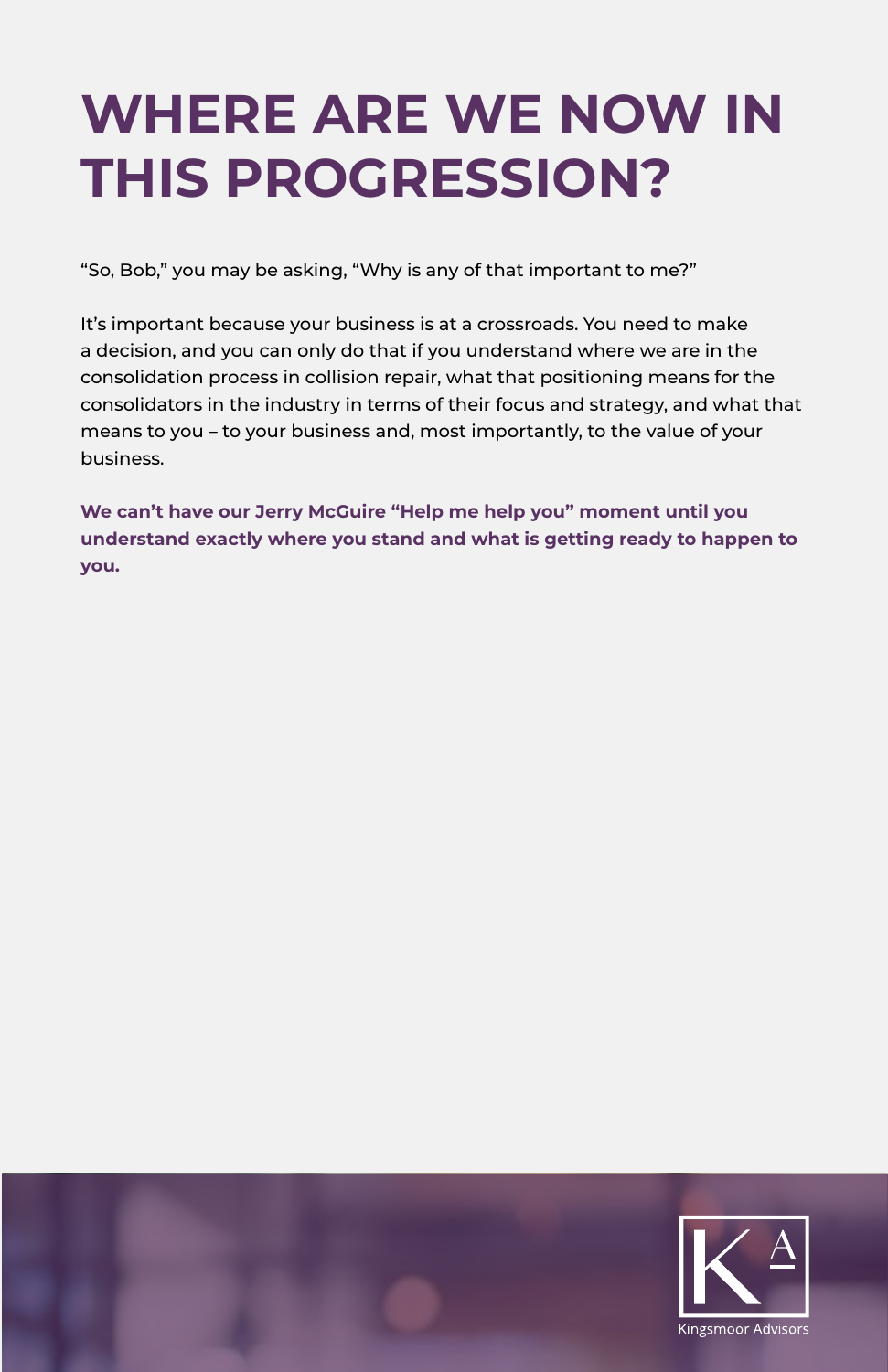## **HERE'S WHERE WE ARE:**

Revenue for North American collision repair industry is estimated to be approximately **US \$39.4 billion annually** (U.S. \$36.9B, CDA \$2.5B).

There are **32,000** shops in the U.S., **4,575** shops in Canada.

Of these shops, **61.2%** were single shops, **28.5%** were large MSO's and **10.3%** were small MSO's and franchises.

The total number of independent and dealership collision repair locations has **declined by 23.1%** from 2008 to 2018, and almost 60% over the past 38 years.

Large multi-shop collision repair operator ("MSO") represented **9.6%** of total locations in 2018 and **28.5%** of estimated 2018 revenue (up from 9.1% in 2006) in the U.S.

99 MSO's had revenues of **\$20 million** or greater in 2018.

The top 10 MSO's together represent **68.0% of revenue** of large MSO's.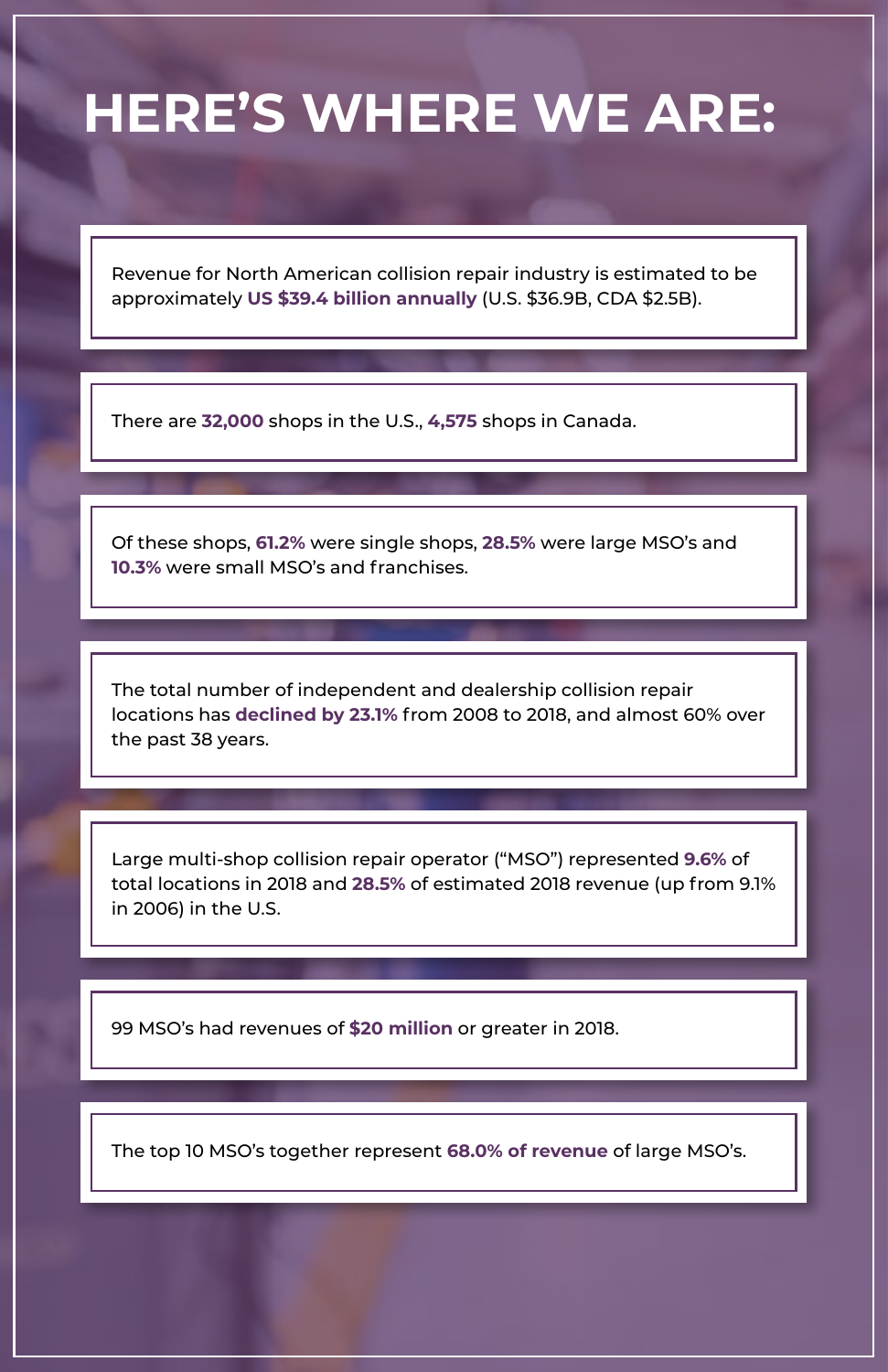# **WHY THIS WILL IMPACT YOUR BUSINESS IN THE NEXT YEAR**

I discuss the information above with collision repair shop operators around the country every day. Some operators compete with Caliber or Gerber or Service King on a daily basis, and some compete in markets that are likely near-term targets for consolidation but haven't been impacted by a consolidator yet.

The conversation often goes like this:

**Alta** 

*That's all well and good Bob, but I don't see any of that happening. My business has been around for 3 generations and 50 years and I'm doing just fine.*

#### OR

*These guys have been in my market for years and I kick their asses every day. I'm not scared of these guys at all. They are lousy operators, and no one wants to work for them. What do you say to that?*

What I say is the following: The nature of the competition you face is evolving. In the past 10 years, the primary strategic emphasis of the consolidators you've been facing has been to establish and expand their geographic footprint, oftentimes via marginal acquisitions that have cost them operational efficiency. This isn't unique to collision repair; it's a part of the natural consolidation process.



77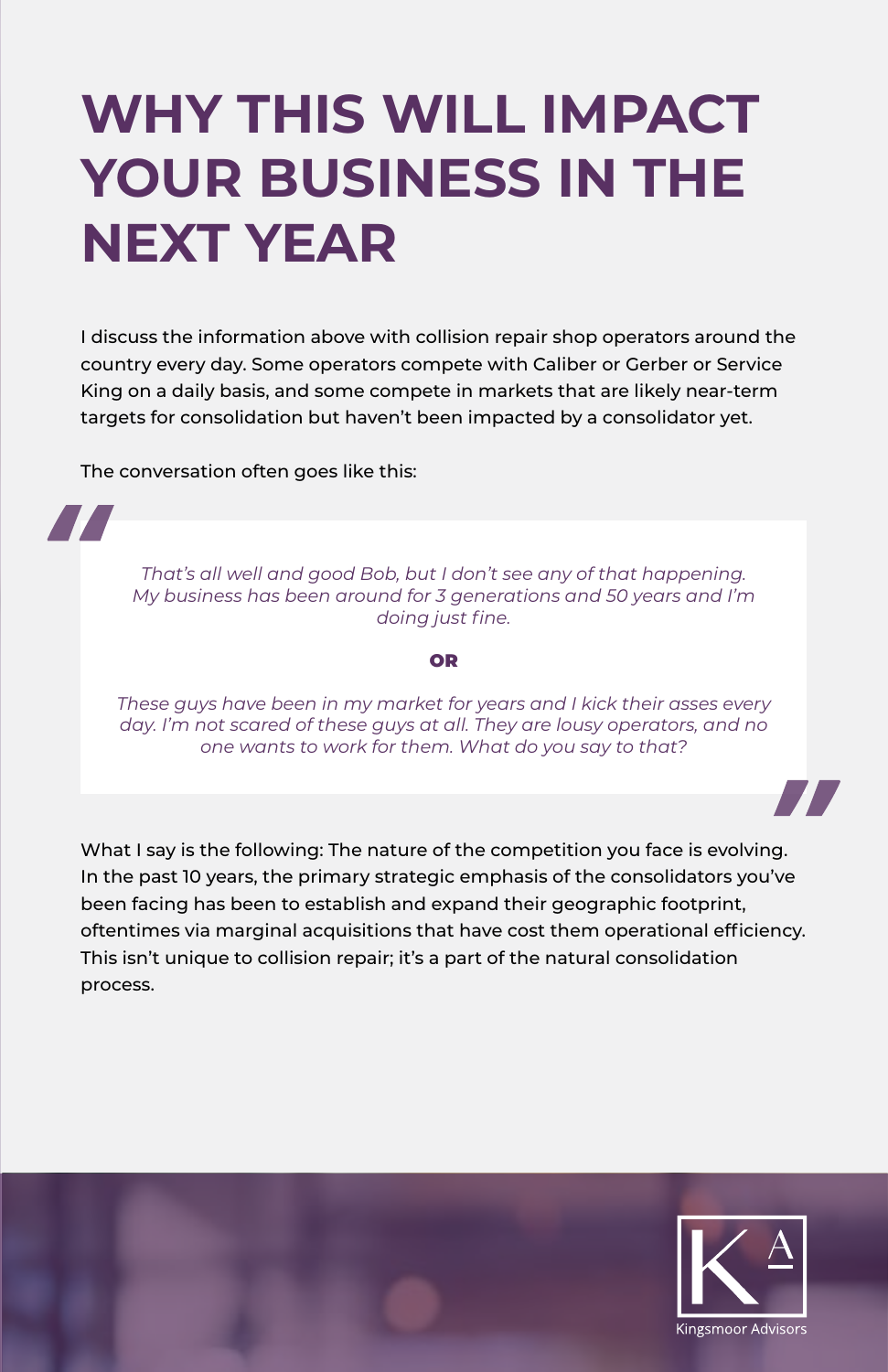#### **Now, these players are shifting to more effectively leverage the scale they have acquired.**

Not only are they becoming more selective in what they acquire, they are becoming more focused on efficiency in the way they grow.

I believe that we are late in Stage 2 (Acquisition) or early in Stage 3 (Expansion) in terms of consolidation in the industry. What that means is that the consolidators, both national and regional, will continue to focus on acquisition as an important source of growth, but, over the next 18 months, they will become increasingly selective about what they acquire.

Part of the pattern, as consolidation shifts from Stage 2 to Stage 3, is that absolute growth becomes less important than efficient growth. There will be an increasing emphasis on establishing dominance by building out existing markets, either by focusing more on tuck-in acquisitions in an existing market, or by adding greenfield or brownfield development as an increasingly more important growth strategy.

There is already considerable anecdotal evidence of this shift in strategy in Caliber's increased focus on development and market efficiency over acquisition. That change was documented in an interesting presentation by the company's COO on their approach to organizing for markets where they have high or dominant market share [\(you can view it here](https://virtual3.reutersevents.com/event/presentation-2/ .)).

As the consolidators shift into Stage 3, the change will have a direct effect on both the pricing for your business and on your ability to actually get your business sold. While strong, high-share regional MSOs will continue to be attractive and command premium multiples, overall pricing will trend down significantly. Exit for single shop operators and small MSOs will become progressively more difficult as consolidators use their substantial economy of scale advantages to drive market share. In turn, single shop and small MSOs will suffer. I believe that the value of single shops and small MSOs is going down every day.

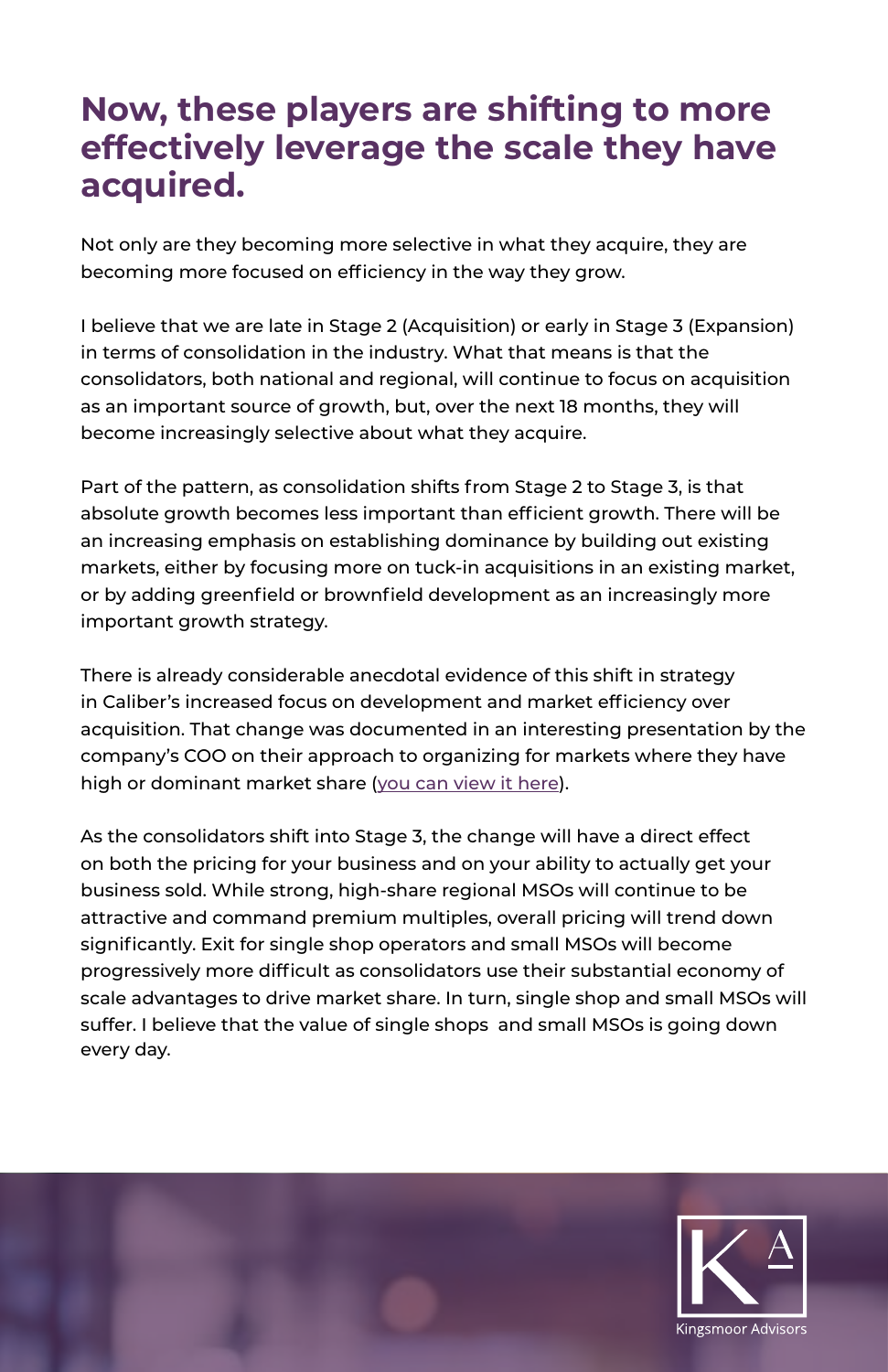# **WHAT YOU SHOULD DO**

What you need to do is get some help to look objectively at your business and market. You need to better understand the options you have available to you to protect the value you and your family have built.

There really are only two theoretical options available to you at this point:

**1. ACQUIRE OR MERGE WITH OTHER SMALL PLAYERS IN YOUR MARKET TO TRY TO CREATE ENOUGH SCALE TO PROTECT YOUR BUSINESS.**

**2. IF YOUR BUSINESS MEETS THE CRITERIA FOR ACQUISITION IN TERMS OF PRODUCTION CAPACITY, LOCATION, AND MARKET CONFIGURATION, CONDUCT A SALE PROCESS THAT WILL MAXIMIZE THE VALUE OF BOTH YOUR OPERATING ASSETS AND YOUR REAL ESTATE.**

While it's theoretically feasible to pursue option 1, the reality is that increasing share of market by acquisition or merger is an incredibly difficult proposition for a small independent operator.

The capital requirements are significant and doubling down in a consolidating industry is a very risky proposition. The integration challenges are difficult for experienced acquirors and are even more of a hurdle for those that haven't been through the process before. I really believe that this is only a viable strategy for larger regional MSOs who have the financial and human capital to undertake a challenge of this magnitude.

Your only real choice is to be smart about the timing of a sale. And, in this decision, time is of the essence.